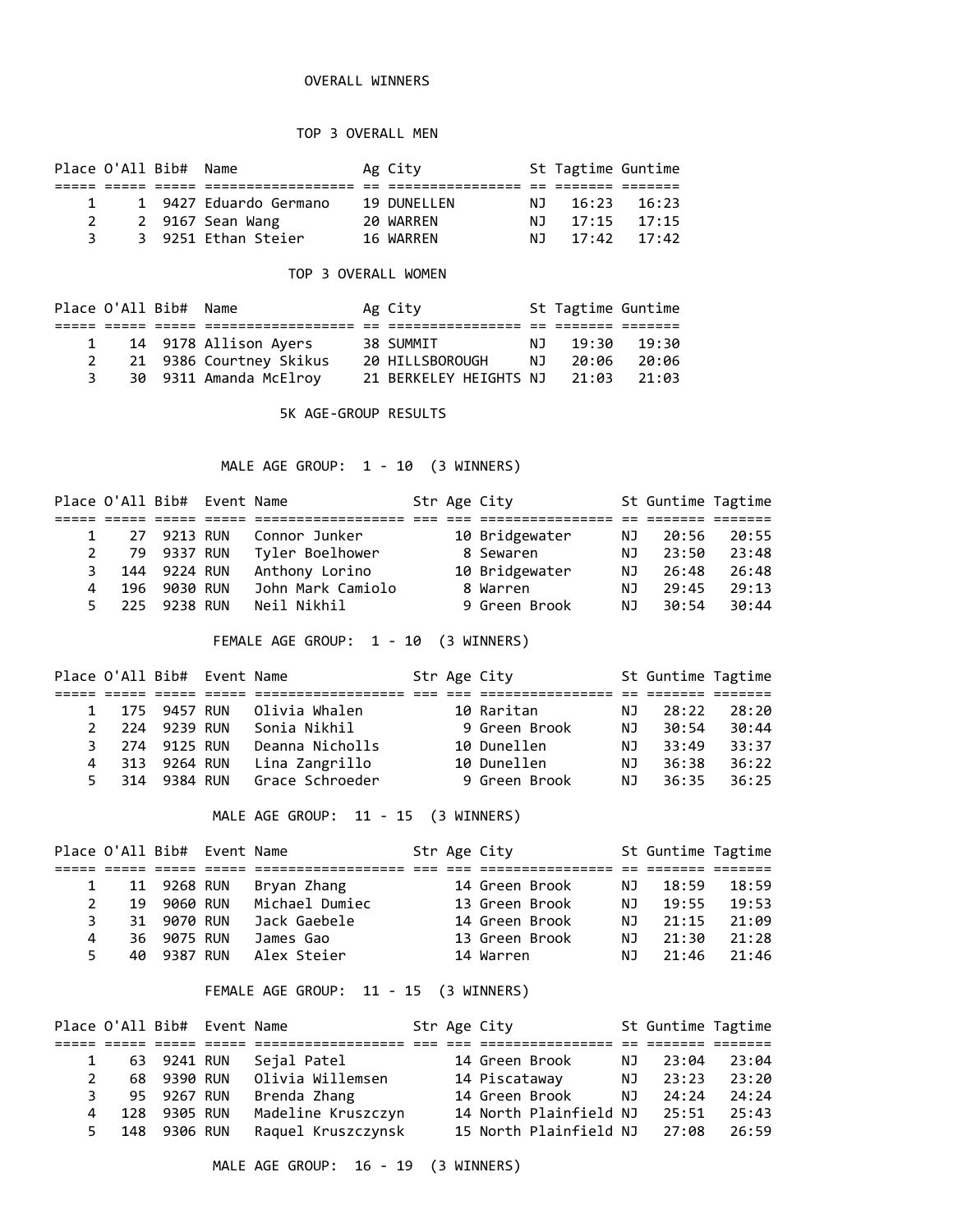| Place O'All Bib# Event Name |    |             |                 |  | Str Age City     |     | St Guntime Tagtime |       |
|-----------------------------|----|-------------|-----------------|--|------------------|-----|--------------------|-------|
|                             |    |             |                 |  |                  |     |                    |       |
|                             |    | 5 9334 RUN  | Rohan Atre      |  | 16 Basking Ridge | NJ. | 18:16              | 18:16 |
| $\mathbf{2}$                |    | 8 9006 RUN  | Connor Ashnault |  | 18 Green Brook   | NJ  | 18:38              | 18:37 |
|                             |    | 9 9177 RUN  | Luke Andersen   |  | 16 Warren        | ΝJ  | 18:46              | 18:46 |
| 4                           |    | 16 9341 RUN | Sid Bose        |  | 17 Green Brook   | ΝJ  | 19:33              | 19:33 |
|                             | 17 | 9007 RUN    | Parker Ashnault |  | 16 Green Brook   | NJ. | 19:34              | 19:34 |

FEMALE AGE GROUP: 16 - 19 (3 WINNERS)

|    |     | Place O'All Bib# Event Name |                |  | Str Age City   |    | St Guntime Tagtime |       |
|----|-----|-----------------------------|----------------|--|----------------|----|--------------------|-------|
|    |     |                             |                |  |                |    |                    |       |
|    |     | 62 9293 RUN                 | Claire Garster |  | 19 Springfield | VA | 23:03              | 23:02 |
|    |     | 101 9295 RUN                | Emma Gouiran   |  | 17 Springfield | ΝJ | 24:46              | 24:36 |
|    |     | 132 9076 RUN                | Alexiana Gomez |  | 16 Piscataway  | ΝJ | 26:13              | 26:10 |
| 4  | 149 | 9269 RUN                    | Vivian Zhang   |  | 17 Green Brook | ΝJ | 27:14              | 27:10 |
| 5. |     | 155 9253 RUN                | Katie Tan      |  | 17 Green Brook | NJ | 27:26              | 27:22 |

MALE AGE GROUP: 20 - 24 (3 WINNERS)

|    | Place O'All Bib# Event Name |             |                   |  | Str Age City           |     | St Guntime Tagtime |       |
|----|-----------------------------|-------------|-------------------|--|------------------------|-----|--------------------|-------|
|    |                             |             |                   |  |                        |     |                    |       |
|    |                             | 7 9113 RUN  | Bryan Llumiquinga |  | 24 North Plainfield NJ |     | 18:33              | 18:33 |
|    |                             | 10 9257 RUN | Matthew Tong      |  | 21 Green Brook         | NJ  | 18:52              | 18:52 |
| २  | 24                          | 9024 RUN    | Adam Butrico      |  | 23 New Haven           | CT. | 20:39              | 20:34 |
| 4  | 28.                         | 9405 RUN    | Matt Piekarski    |  | 24 Green Brook         | NJ. | 21:01              | 20:55 |
| 5. |                             | 43 9237 RUN | Michael Nielsen   |  | 20 Dunellen            | NJ. | 21:56              | 21:52 |

FEMALE AGE GROUP: 20 - 24 (3 WINNERS)

|                | Place O'All Bib# Event Name |              |                   |  | Str Age City   |     | St Guntime Tagtime |       |
|----------------|-----------------------------|--------------|-------------------|--|----------------|-----|--------------------|-------|
|                |                             |              |                   |  |                |     |                    |       |
|                |                             | 61 9406 RUN  | Emily Piekarski   |  | 22 Green Brook | NJ  | 22:57              | 22:50 |
|                |                             | 81 9192 RUN  | Jaime Ferns       |  | 24 Arlington   | VA  | 24:02              | 23:50 |
| 3.             |                             | 98 9211 RUN  | Nicole Jaeckel    |  | 23 Warren      | NJ. | 24:31              | 24:29 |
| $\overline{4}$ |                             | 122 9312 RUN | Erin Murray       |  | 24 Washington  | DC. | 25:48              | 25:38 |
| 5.             |                             | 167 9108 RUN | Christine Lawless |  | 23 Middlesex   | NJ. | 28:02              | 27:59 |

MALE AGE GROUP: 25 - 29 (3 WINNERS)

|    |    | Place O'All Bib# Event Name |                |  | Str Age City   |     | St Guntime Tagtime |       |
|----|----|-----------------------------|----------------|--|----------------|-----|--------------------|-------|
|    |    |                             |                |  |                |     |                    |       |
|    |    | 6 9446 RUN                  | Riddell Jason  |  | 27 Warren      | NJ  | 18:28              | 18:27 |
|    |    | 25 9412 RUN                 | James Ptack    |  | 27 Greenbrook  | ΝJ  | 20:41              | 20:41 |
| 3. | 46 | 9087 RUN                    | Neil Jennings  |  | 29 Cambridge   | MА  | 22:14              | 22:10 |
| 4  |    | 75 9454 RUN                 | Zack Jones     |  | 26 Bound Brook | NJ. | 23:47              | 23:41 |
| 5. |    | 78 9401 RUN                 | Craig Lipinksi |  | 27 Green Brook | NJ. | 24:03              | 23:47 |

FEMALE AGE GROUP: 25 - 29 (3 WINNERS)

|                |    | Place O'All Bib# Event Name |                   |  | Str Age City    |     | St Guntime Tagtime |       |
|----------------|----|-----------------------------|-------------------|--|-----------------|-----|--------------------|-------|
|                |    |                             |                   |  |                 |     |                    |       |
|                |    | 33 9417 RUN                 | Nicolette Reilly  |  | 25 Middlesex    | NJ. | 21:17              | 21:13 |
|                | 38 | 9056 RUN                    | Brielle Doremus   |  | 28 Middlesex    | ΝJ  | 21:36              | 21:35 |
|                |    | 50 9431 RUN                 | Lauren Caulfield  |  | 27 Hillsborough | ΝJ  | 22:30              | 22:27 |
| $\overline{4}$ |    | 52 9159 RUN                 | Caroline Survill  |  | 25 Bridgewater  | ΝJ  | 22:33              | 22:33 |
|                | 71 | 9082 RUN                    | Elizabeth Higgins |  | 26 Cambridge    | MА  | 23:30              | 23:27 |

MALE AGE GROUP: 30 - 34 (3 WINNERS)

| Place O'All Bib# Event Name |  |                          |  | Str Age City   | St Guntime Tagtime |                |
|-----------------------------|--|--------------------------|--|----------------|--------------------|----------------|
|                             |  |                          |  |                |                    |                |
|                             |  | 4 9097 RUN Steven Kinney |  | 33 Bloomington |                    | IN 17:59 17:59 |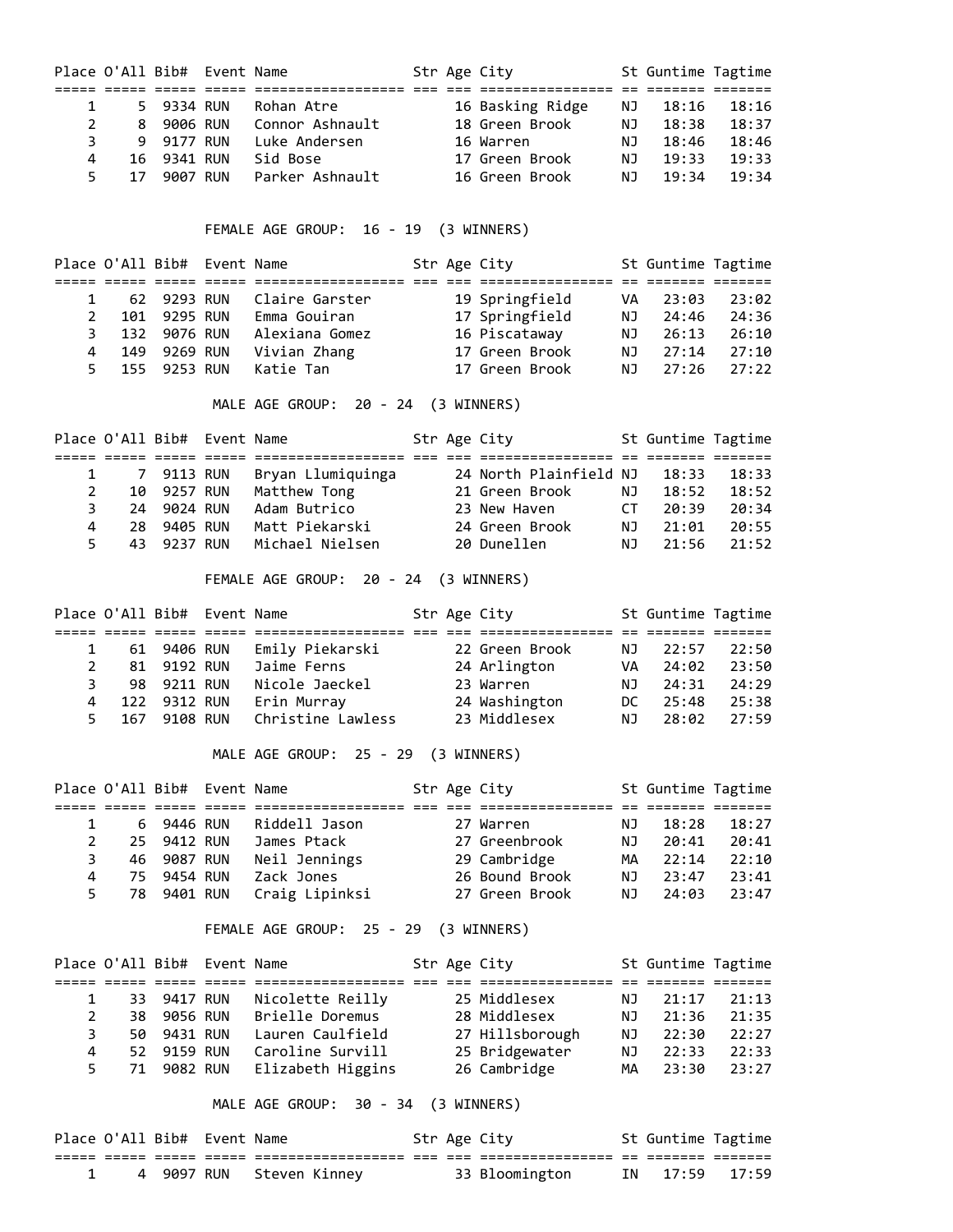|  |                                | 34 Woodbridge   | NJ 21:59 21:49 |  |
|--|--------------------------------|-----------------|----------------|--|
|  | 3 57 9382 RUN Daniel Scerra    | 30 Dunellen     | NJ 22:51 22:40 |  |
|  | 65 9201 RUN   Mike Gatti       | 33 Watchung     | NJ 23:18 23:09 |  |
|  | 66 9203 RUN Rigoberto Gonzalez | 34 Martinsville | NJ 23:16 23:11 |  |

FEMALE AGE GROUP: 30 - 34 (3 WINNERS)

|    |    | Place O'All Bib# Event Name |                  |  | Str Age City  |     | St Guntime Tagtime |       |
|----|----|-----------------------------|------------------|--|---------------|-----|--------------------|-------|
|    |    |                             |                  |  |               |     |                    |       |
|    |    | 47 9107 RUN                 | Melissa Landis   |  | 31 Somerville | NJ. | 22:18              | 22:15 |
|    | 72 | 9383 RUN                    | Christine Scerra |  | 30 Dunellen   | ΝJ  | 23:41              | 23:29 |
| 3. |    | 94 9200 RUN                 | Emily Gatti      |  | 30 Watchung   | NJ. | 24:22              | 24:13 |
| 4  |    | 118 9328 RUN                | Rebecca Adam     |  | 32 Baltimore  | MD. | 25:46              | 25:26 |
| 5. |    | 139 9302 RUN                | Jaspreet Kaur    |  | 30 Dunellen   | ΝJ  | 26:26              | 26:22 |

MALE AGE GROUP: 35 - 39 (3 WINNERS)

|    | Place O'All Bib# Event Name |             |                  |  | Str Age City |     | St Guntime Tagtime |       |
|----|-----------------------------|-------------|------------------|--|--------------|-----|--------------------|-------|
|    |                             |             |                  |  |              |     |                    |       |
|    | 12                          | 9045 RUN    | Daniel Cummings  |  | 39 Westfield | ΝJ  | 19:07              | 19:05 |
|    |                             | 18 9318 RUN | Tom Pfister      |  | 37 Chatham   | ΝJ  | 19:40              | 19:39 |
| 3. | 23.                         | 9398 RUN    | Evan Walter      |  | 37 Middlesex | ΝJ  | 20:19              | 20:17 |
| 4  | 26.                         | 9041 RUN    | Matthew Clemente |  | 35 Dunellen  | NJ. | 20:48              | 20:46 |
| 5. |                             | 32 9218 RUN | Jordan Kirkling  |  | 36 Edison    | ΝJ  | 21:13              | 21:11 |

FEMALE AGE GROUP: 35 - 39 (3 WINNERS)

|    | Place O'All Bib# Event Name |              |                   |  | Str Age City     |     | St Guntime Tagtime |       |  |
|----|-----------------------------|--------------|-------------------|--|------------------|-----|--------------------|-------|--|
|    |                             |              |                   |  |                  |     |                    |       |  |
|    |                             | 102 9040 RUN | Erin Clemente     |  | 35 Dunellen      | NJ. | 25:02              | 24:37 |  |
| 2  |                             | 145 9335 RUN | Paula Beckert     |  | 38 Warren        | NJ. | 26:54              | 26:49 |  |
| 3  |                             | 178 9275 RUN | Kim Althausen     |  | 36 Middlesex     | NJ. | 28:42              | 28:33 |  |
| 4  |                             | 180 9276 RUN | Tricinda Bousquet |  | 35 Franklin Park | NJ. | 28:43              | 28:35 |  |
| 5. |                             | 183 9323 RUN | Christine Wetzel  |  | 35 Woodbridge    | NJ. | 28:59              | 28:44 |  |

MALE AGE GROUP: 40 - 44 (3 WINNERS)

|                | Place O'All Bib# Event Name |               |  | Str Age City           |     | St Guntime Tagtime |       |
|----------------|-----------------------------|---------------|--|------------------------|-----|--------------------|-------|
|                |                             |               |  |                        |     |                    |       |
|                | 29 9184 RUN                 | Greg Cassio   |  | 44 South Plainfield NJ |     | 20:59              | 20:57 |
| $\mathbf{2}$   | 35 9216 RUN                 | Alan Kennedy  |  | 42 North Plainfield NJ |     | 21:19              | 21:18 |
| 3.             | 39 9418 RUN                 | Patrick Ramos |  | 44 North Plainfield NJ |     | 21:45              | 21:40 |
| $\overline{4}$ | 73 9377 RUN                 | Gautama Reid  |  | 42 Middlesex           | ΝJ  | 23:43              | 23:37 |
| 5.             | 88 9445 RUN                 | Karl Geiger   |  | 41 Dunellen            | NJ. | 24:21              | 23:58 |

FEMALE AGE GROUP: 40 - 44 (3 WINNERS)

|    |     | Place O'All Bib# Event Name |                |  | Str Age City           |     | St Guntime Tagtime |       |
|----|-----|-----------------------------|----------------|--|------------------------|-----|--------------------|-------|
|    |     |                             |                |  |                        |     |                    |       |
|    |     | 59 9065 RUN                 | Lisa Ferrara   |  | 40 Bridgewater         | NJ. | 22:53              | 22:47 |
|    | 136 | 9042 RUN                    | Anivia Collazo |  | 44 Plainfield          | ΝJ  | 26:23              | 26:20 |
| 3. |     | 157 9133 RUN                | Donna O'Connor |  | 44 South Plainfield NJ |     | 27:38              | 27:34 |
| 4  | 202 | 9342 RUN                    | Erin Christie  |  | 43 Green Brook         | NJ. | 29:35              | 29:25 |
| 5. |     | 203 9322 RUN                | Cathy Truppo   |  | 42 Roselle             | NJ. | 29:41              | 29:30 |

MALE AGE GROUP: 45 - 49 (3 WINNERS)

|               |     | Place O'All Bib# Event Name |                  |  | Str Age City   |     | St Guntime Tagtime |       |
|---------------|-----|-----------------------------|------------------|--|----------------|-----|--------------------|-------|
|               |     |                             |                  |  |                |     |                    |       |
|               |     | 76 9392 RUN                 | Russell Williams |  | 49 Green Brook | NJ. | 23:44              | 23:44 |
| $\mathcal{P}$ |     | 104 9274 RUN                | Joe Ahn          |  | 46 Warren      | NJ  | 24:49              | 24:44 |
| 3.            |     | 105 9091 RUN                | Ed Kazokas       |  | 47 Dunellen    | NJ. | 24:47              | 24:45 |
|               | 112 | 9071 RUN                    | Karsten Gaebele  |  | 45 Green Brook | NJ. | 25:11              | 25:02 |
|               |     | 117 9145 RUN                | Marco Rosado     |  | 48 Piscataway  | NJ. | 25:30              | 25:20 |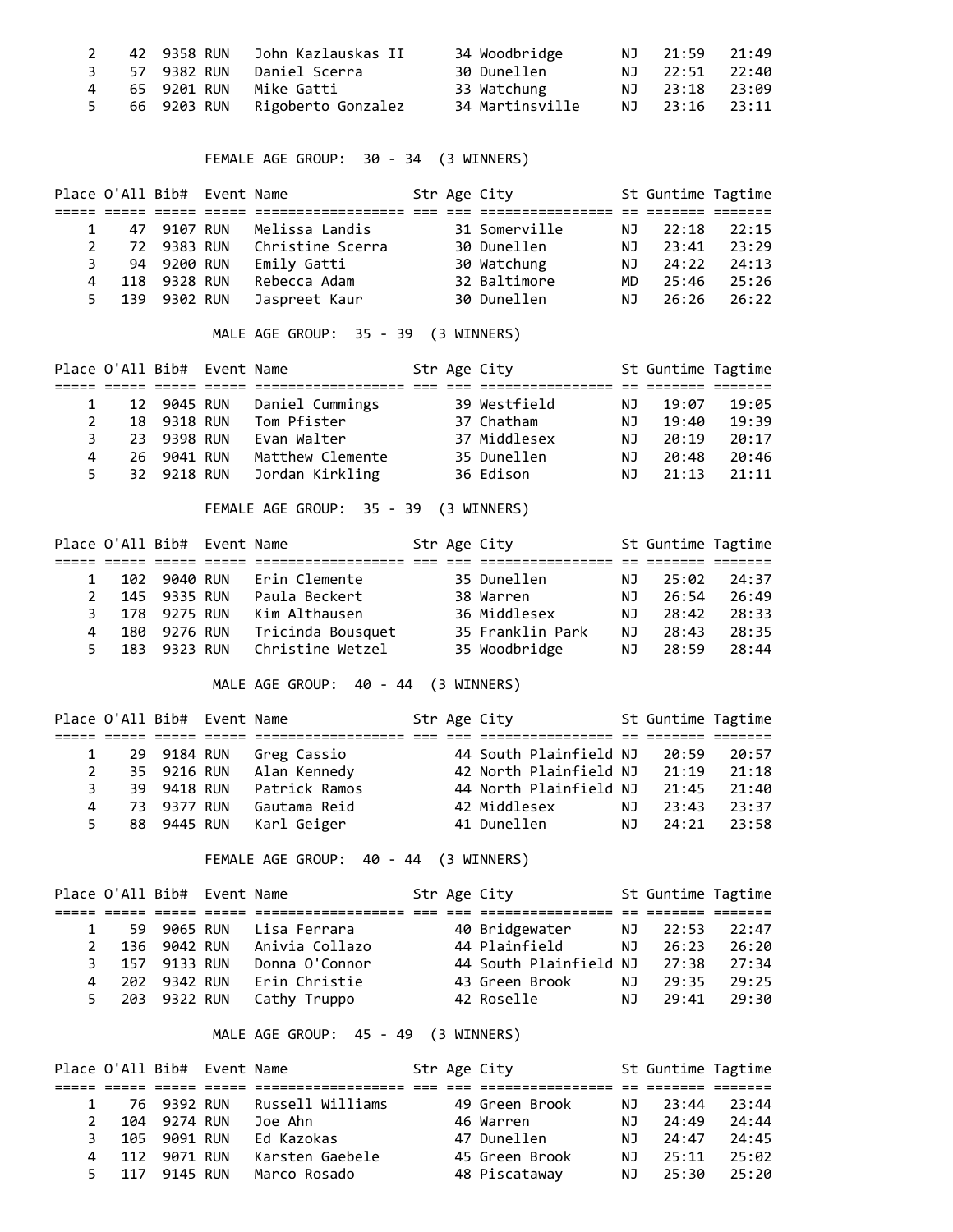FEMALE AGE GROUP: 45 - 49 (3 WINNERS)

|   |     | Place O'All Bib# Event Name |                   |  | Str Age City   |     | St Guntime Tagtime |       |
|---|-----|-----------------------------|-------------------|--|----------------|-----|--------------------|-------|
|   |     |                             |                   |  |                |     |                    |       |
|   | 60  | 9444 RUN                    | Jean Micele Moore |  | 45 Fanwood     | NJ  | 22:47              | 22:47 |
|   | 80. | 9010 RUN                    | Heather Benz      |  | 45 Westfield   | NJ. | 23:49              | 23:48 |
|   |     | 119 9173 RUN                | Yanping Zhu       |  | 45 Green Brook | NJ  | 25:31              | 25:28 |
| 4 | 120 | 9214 RUN                    | Elizabeth Junker  |  | 45 Bridgewater | ΝJ  | 25:35              | 25:32 |
|   | 5.  | 124 9270 RUN                | Feivan Zhou       |  | 49 Jersey City | NJ. | 25:42              | 25:40 |

MALE AGE GROUP: 50 - 54 (3 WINNERS)

|     | Place O'All Bib# Event Name |                 |  | Str Age City           |     | St Guntime Tagtime |       |
|-----|-----------------------------|-----------------|--|------------------------|-----|--------------------|-------|
|     |                             |                 |  |                        |     |                    |       |
|     | 13 9294 RUN                 | Jim Garster     |  | 52 Springfield VA      |     | 19:27              | 19:27 |
| 15  | 9409 RUN                    | Cristobal Arias |  | 50 North Plainfield NJ |     | 19:33              | 19:32 |
|     | 53 9448 RUN                 | Felix Manzano   |  | 53 North Plainfield NJ |     | 22:41              | 22:34 |
| 110 | 9038 RUN                    | David Clark     |  | 51 Green Brook         | ΝJ  | 25:12              | 24:57 |
| 137 | 9428 RUN                    | Manuel Lescano  |  | 52 Dunellen            | NJ. | 26:21              | 26:21 |

FEMALE AGE GROUP: 50 - 54 (3 WINNERS)

|   | Place O'All Bib# Event Name |                |  | Str Age City                 |     | St Guntime Tagtime |       |
|---|-----------------------------|----------------|--|------------------------------|-----|--------------------|-------|
|   |                             |                |  |                              |     |                    |       |
|   | 1 125 9272 RUN              | Haiying Zhuang |  | 51 Green Brook               | NJ  | 25:43              | 25:40 |
|   | 127 9458 RUN                | Lin Ying Shen  |  | 50 North Plainfield NJ 25:47 |     |                    | 25:42 |
|   | 3 172 9191 RUN              | Jian Fan       |  | 51 Green Brook               | NJ. | 28:13              | 28:08 |
| 4 | 232 9188 RUN                | Vinita Deo     |  | 52 Green Brook               | NJ  | 31:38              | 31:01 |
|   | 5 237 9271 RUN              | Hua Zhu        |  | 52 Clinton                   | NJ  | 31:35              | 31:29 |

MALE AGE GROUP: 55 - 59 (3 WINNERS)

|    | Place O'All Bib# Event Name |                 |  | Str Age City           |     | St Guntime Tagtime |       |  |
|----|-----------------------------|-----------------|--|------------------------|-----|--------------------|-------|--|
|    |                             |                 |  |                        |     |                    |       |  |
|    | 41 9244 RUN                 | Eric Radell     |  | 56 Middlesex           | NJ. | 21:50              | 21:47 |  |
|    | 44 9349 RUN                 | Paul Fiorilla   |  | 58 Warren              | NJ. | 21:57              | 21:55 |  |
| 3  | 45 9281 RUN                 | Dennis Curran   |  | 57 Warren              | NJ. | 22:05              | 22:03 |  |
| 4  | 51 9134 RUN                 | Thomas O'Connor |  | 56 South Plainfield NJ |     | 22:27              | 22:27 |  |
| 5. | 56 9210 RUN                 | Carl Jaeckel    |  | 55 Warren              | NJ. | 22:39              | 22:37 |  |

FEMALE AGE GROUP: 55 - 59 (3 WINNERS)

|    | Place O'All Bib# Event Name |              |                |  | Str Age City   |    | St Guntime Tagtime |       |
|----|-----------------------------|--------------|----------------|--|----------------|----|--------------------|-------|
|    |                             |              |                |  |                |    |                    |       |
|    | 174                         | 9057 RUN     | Pam Dorn       |  | 57 Dunellen    | ΝJ | 28:18              | 28:16 |
|    | 229                         | 9064 RUN     | Erin Ferrara   |  | 57 Green Brook | ΝJ | 31:00              | 30:53 |
|    |                             | 290 9255 RUN | Carolyn Taylor |  | 56 Metuchen    | NJ | 35:24              | 35:08 |
| 4  | 364                         | 9189 RUN     | Elizabeth Diaz |  | 59 Edison      | ΝJ | 40:45              | 40:17 |
| 5. |                             | 419 9357 RUN | Audrey Jones   |  | 58 Bound Brook | ΝJ | 55:52              | 55:14 |

MALE AGE GROUP: 60 - 64 (3 WINNERS)

|    |     | Place O'All Bib# Event Name |                |  | Str Age City   |    | St Guntime Tagtime |       |  |
|----|-----|-----------------------------|----------------|--|----------------|----|--------------------|-------|--|
|    |     |                             |                |  |                |    |                    |       |  |
|    |     | 142 9069 RUN                | John Frentz    |  | 64 Middlesex   | ΝJ | 26:49              | 26:42 |  |
|    | 208 | 9326 RUN                    | Iain Adam      |  | 64 Piscataway  | ΝJ | 30:17              | 30:00 |  |
| 3  |     | 226 9111 RUN                | Craig Levin    |  | 62 Bridgewater | ΝJ | 30:51              | 30:46 |  |
| 4  | 251 | 9434 RUN                    | John Tillotson |  | 60 Flemington  | ΝJ | 32:25              | 32:11 |  |
| 5. |     | 256 9240 RUN                | Kevin O'Gorman |  | 60 Holmdel     | ΝJ | 32:45              | 32:18 |  |